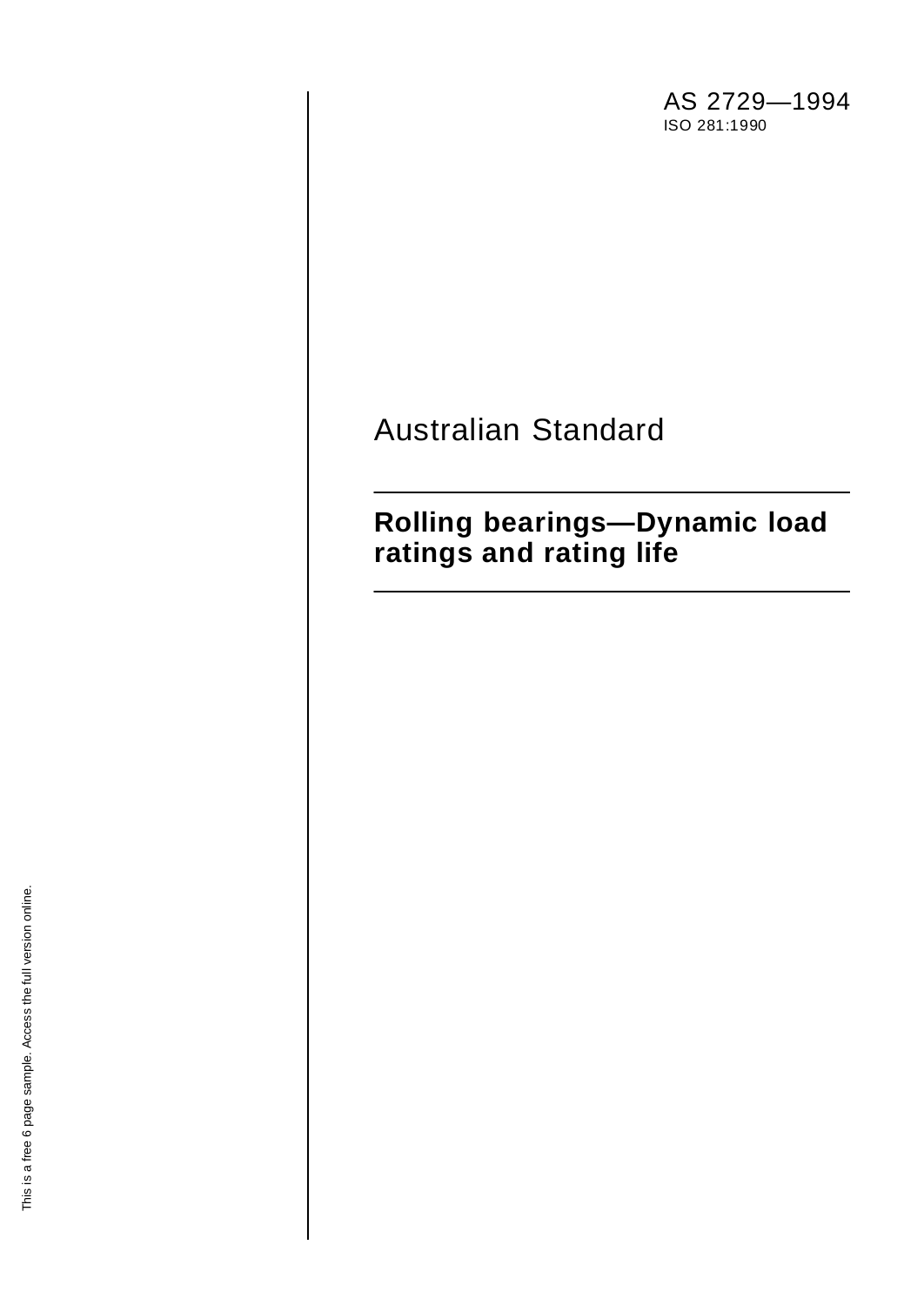This Australian Standard was prepared by Committee ME/37, Rolling Bearings. It was approved on behalf of the Council of Standards Australia on 28 October 1993 and published on 21 March 1994.

The following interests are represented on Committee ME/37:

Australian Chamber of Commerce and Industry

Federation of Automotive Products Manufacturers

Institution of Engineers Australia

Metal Trades Industry Association of Australia

Railways of Australia Committee

Society of Automotive Engineers — Australasia

*Review of Australian Standards. To keep abreast of progress in industry, Australian Standards are subject to periodic review and are kept up to date by the issue of amendments or new editions as necessary. It is important therefore that Standards users ensure that they are in possession of the latest edition, and any amendments thereto.*

*Full details of all Australian Standards and related publications will be found in the Standards Australia Catalogue of Publications; this information is supplemented each month by the magazine 'The Australian Standard', which subscribing members receive, and which gives details of new publications, new editions and amendments, and of withdrawn Standards.*

*Suggestions for improvements to Australian Standards, addressed to the head office of Standards Australia, are welcomed. Notification of any inaccuracy or ambiguity found in an Australian Standard should be made without delay in order that the matter may be investigated and appropriate action taken.*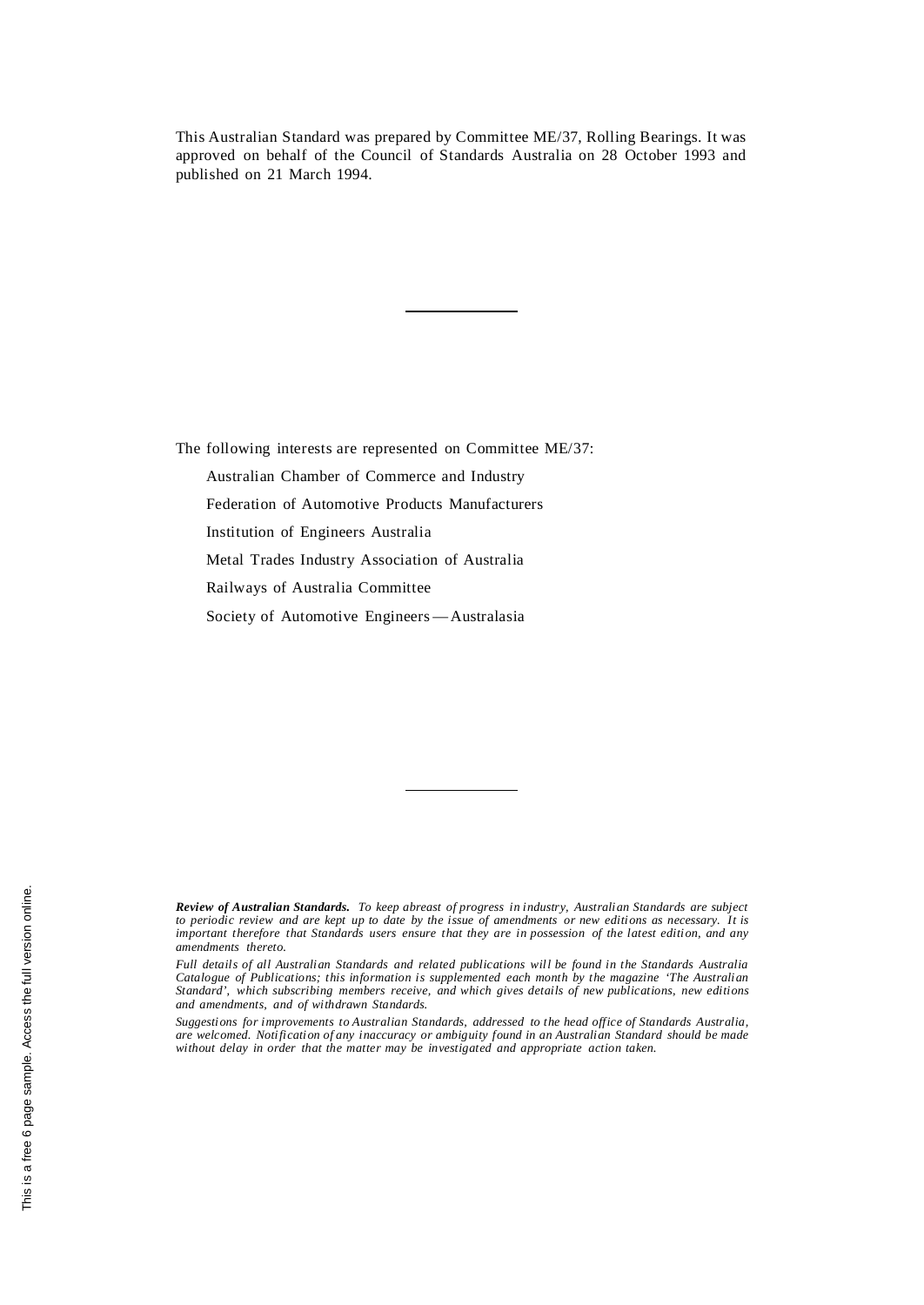# Australian Standard

## **Rolling bearings—Dynamic load ratings and rating life**

First published as AS 2729—1984. Second edition 1994.

PUBLISHED BY STANDARDS AUSTRALIA (STANDARDS ASSOCIATION OF AUSTRALIA) 1 THE CRESCENT, HOMEBUSH, NSW 2140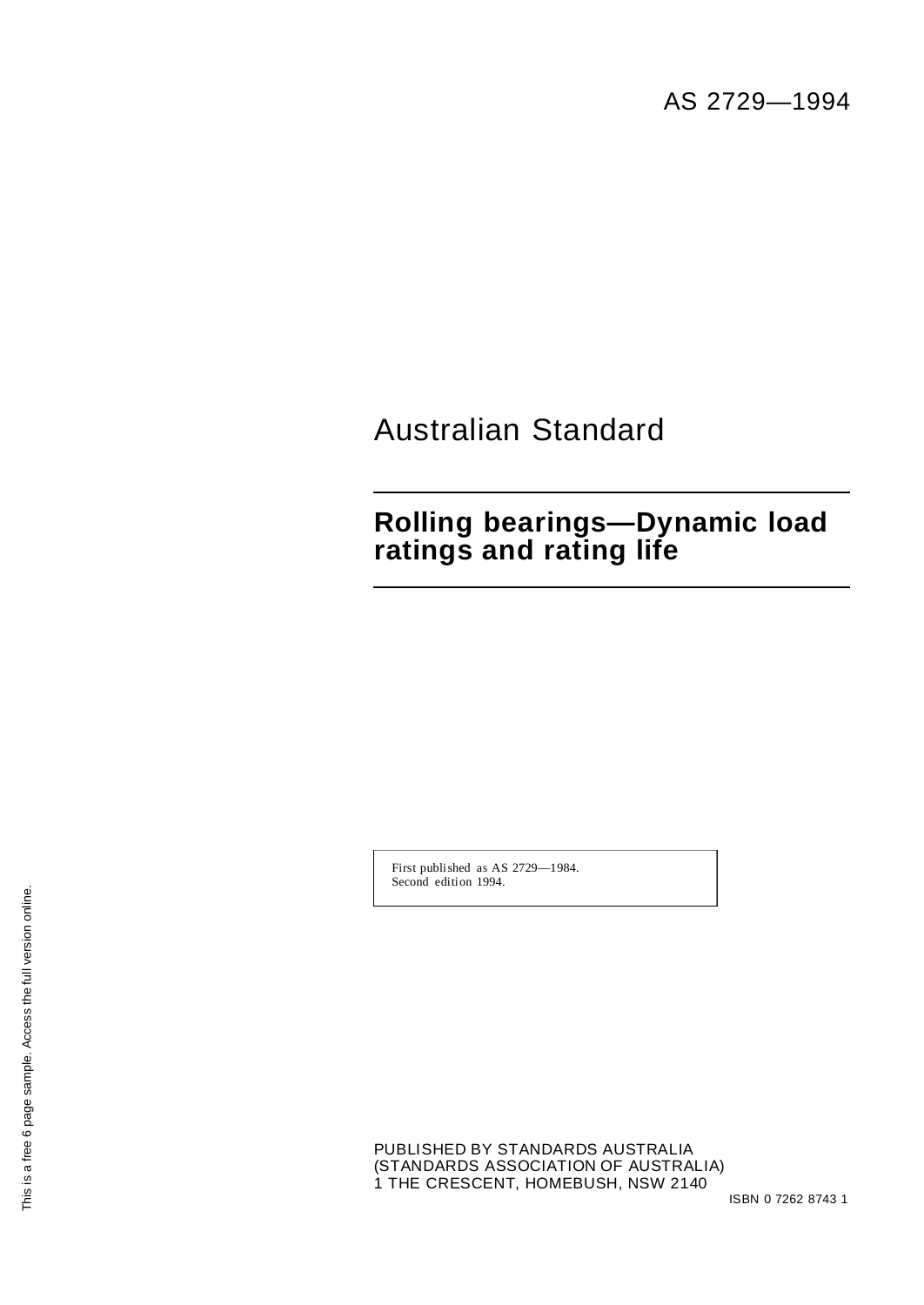### PREFACE

This Standard was prepared by the Standards Australia Committee on Rolling Bearings to supersede AS 2729—1984, *Rolling Bearings—Dynamic load ratings and rating life— Calculation method*. It is identical with and has been reproduced from ISO 281:1990, *Rolling bearings —Dynamic load ratings and rating life*.

Under arrangements made between Standards Australia and the international Standards bodies, ISO and IEC, as well as certain other Standards organizations, users of this Australian Standard are advised of the following:

- (a) Copyright is vested in Standards Australia.
- (b) The number of this Standard is not reproduced on each page; its identity is shown only on the cover and title pages.

Statements expressed in mandatory terms in notes to tables are deemed to be requirements of this Standard.

For the purposes of this Australian Standard, the ISO text should be modified as follows:

- (i) *Decimal marker* Substitute a full point for a comma as a decimal marker.
- (ii) *References* Replace references to other publications by references to Australian Standards as follows:

| Reference to International Standard  | Australian Standard                  |  |
|--------------------------------------|--------------------------------------|--|
| ISO.                                 | AS                                   |  |
| Rolling bearings—Static load ratings | Rolling bearings—Static load ratings |  |
| 76                                   | 4171                                 |  |
| Rolling bearings—Vocabulary          | Rolling bearings—Vocabulary          |  |
| 5593                                 | 4172                                 |  |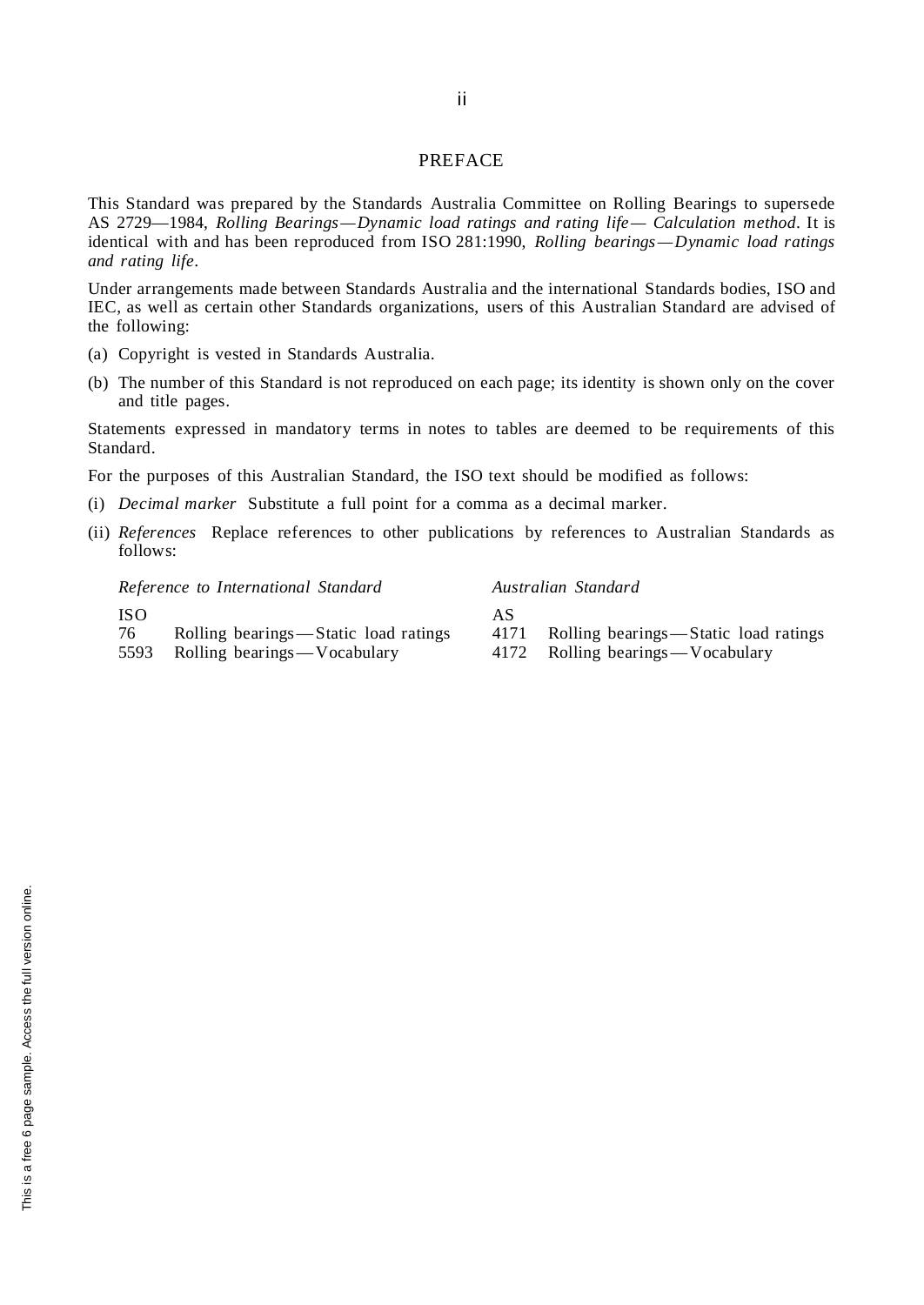### **CONTENTS**

### Page

(PAGE iv IN THE HARD COPY IS BLANK.)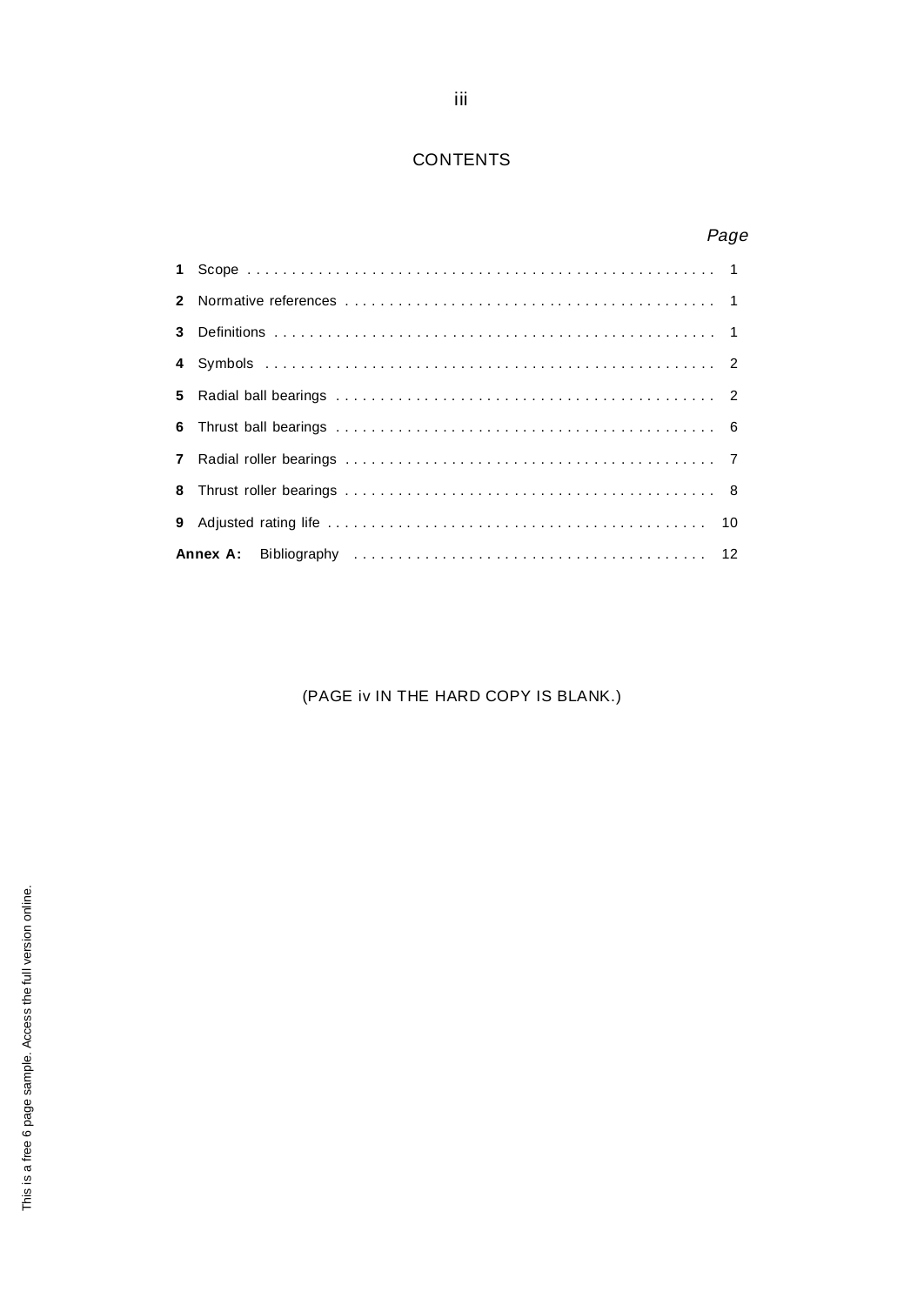### **Rolling bearings—Dynamic load ratings and rating life**

#### **1 Scope**

This International Standard specifies methods of calculating the basic dynamic load rating of rolling bearings within the size ranges shown in the relevant ISO publications, manufactured from contemporary, commonly used, good quality hardened steel in accordance with good manufacturing practice and basically of conventional design as regards the shape of rolling contact surfaces.

This International Standard also specifies methods of calculating the basic rating life, which is the life associated with 90% reliability, with commonly used material and manufacturing quality, and with conventional operating conditions. In addition, it specifies methods of calculating adjusted rating life, in which various reliabilities, special bearing properties and specific operating conditions are taken into account by means of life adjustment factors.

This International Standard is not applicable to designs where the rolling elements operate directly on a shaft or housing surface, unless that surface is equivalent in all respects to the bearing ring (or washer) raceway it replaces.

Double row radial bearings and double direction thrust bearings are, when referred to in this International Standard, presumed to be symmetrical.

Further limitations concerning particular types of bearings are included in the relevant clauses.

#### **2 Normative references**

The following standards contain provisions which, through reference in this text, constitute provisions of this International Standard. At the time of publication, the editions indicated were valid. All standards are subject to revision, and parties to agreements based on this International Standard are encouraged to investigate the possibility of applying the most recent editions of the standards indicated below. Members of IEC and ISO maintain registers of currently valid International Standards.

ISO 76: 1987, Rolling bearings — Static load ratings.

ISO 5593: 1984, Rolling bearings —Vocabulary .

#### **3 Definitions**

For the purposes of this International Standard, the definitions given in ISO 5593, together with the following, apply.

**3.1 life:** For an individual rolling bearing, the number of revolutions which one of the bearing rings (or washers) makes in relation to the other ring (or washer) before the first evidence of fatigue develops in the material of one of the rings (or washers) or rolling elements.

**3.2 reliability** (in the context of bearing life): For a group of apparently identical rolling bearings, operating under the same conditions, the percentage of the group that is expected to attain or exceed a specified life.

The reliability of an individual rolling bearing is the probability that the bearing will attain or exceed a specified life.

**3.3 basic rating life:** For an individual rolling bearing, or a group of apparently identical rolling bearings operating under the same conditions, the life associated with 90% reliability, with contemporary, commonly used material and manufacturing quality, and under conventional operating conditions.

**3.4 adjusted rating life:** The rating life obtained by adjustment of the basic rating life for a desired reliability level, special bearing properties and specific operating conditions.

**3.5 basic dynamic radial load rating:** That constant stationary radial load which a rolling bearing could theoretically endure for a basic rating life of one million revolutions.

In the case of a single row angular contact bearing, the radial load rating refers to the radial component of that load which causes a purely radial displacement of the bearing rings in relation to each other.

**3.6 basic dynamic axial load rating:** That constant centric axial load which a rolling bearing could theoretically endure for a basic rating life of one million revolutions.

**3.7 dynamic equivalent radial load:** That constant stationary radial load under the influence of which a rolling bearing would have the same life as it will attain under the actual load conditions.